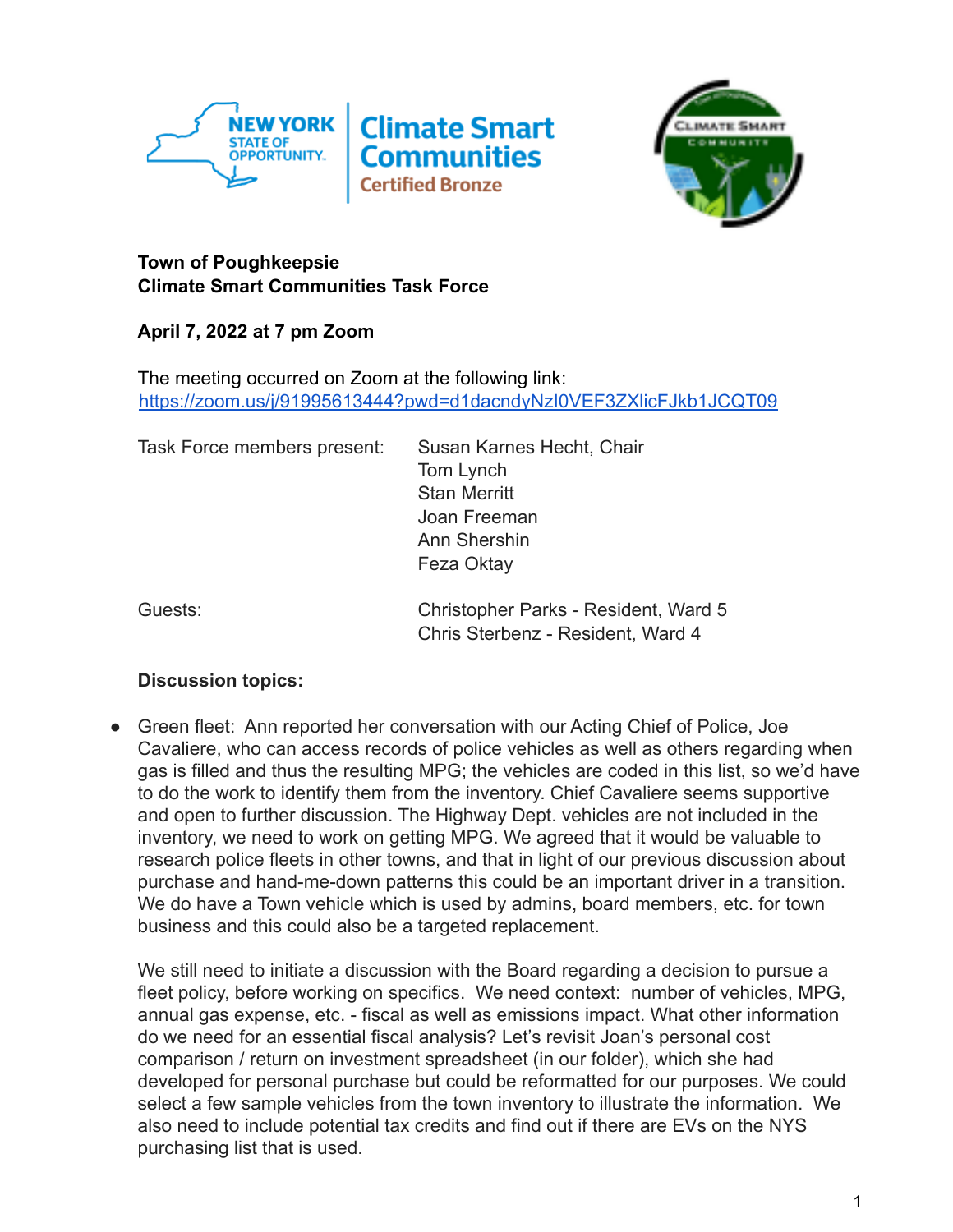Ann also reported that last night the Board voted to accept the charger grant. She also shared that Anne Burger, Ward 3 representative, recently acquired a personal EV. Susan will reach out to Anne to discuss this overall topic.

● Waste management: Susan made contact with David Kahn at Republic Services, the recycling facility in Beacon for local haulers. Single stream is dropped off for \$33.89/ton at this time. "Clean" loads of cardboard are rebated at \$62.25/ton (no minimum weight). Currently, paper is charged. A separate haul would be required, options would include a separate truck from our Highway Dept. or a contract with a private hauler for recyclables, plus a separate dumpster at Town Hall or other municipal sites. He was not aware of any other town that brings its own load, they are usually on a private hauler route.

Is this something we want to pursue? Benefits may be offset by by the vehicle going to Beacon. Town may note be incinerator due to location. We still feel like this is not our primary focus, especially considering that a very small percentage of typical reycling is actually recycled. However, we should clarify that the recycling bins are misleading and look for options (employees take recycling home? Revisit can/bottle collection as income for local groups?). We would also like to know if the shredding, which is now picked up, is being recycled.

- Green business challenge: Feza does not yet have an update, is working on connecting with Europa McGovern.
- Potential projects for grants resulting from Solar Campaign: NYSERDA formally approved our action on 3/28, we await resulting notifications for grant eligibility. Susan contacted our NYSERDA liaison to ask about the timeline for this but we don't have an answer yet. Refer to our CEC summary in file for pre-approved projects. We should be proactive regarding grant use. There was a consensus in favor of:

\$5K grant - flexible use, support for green business incentives \$15K grant - go with pre-approved project, preference to support an EV purchase which would provide symbolic as well as real benefits and serve as a catalyst for the fleet.

- Electric rates and CCA: There is a lot of talk in the community about the recent electric rate spike and the fact that residents in communities that belong to an aggregation were protected from that spike. Susan has information from HV Community Power with the comparisons and will share it with CSTF members. We can discuss if we wish to pursue this topic and how. We also learned that Fishkill, which was part of the first local aggregation, did not renew. It would be good to understand why not.
- ECET (Energy Code Enforcement Training): No one from our town staff registered for the 4/14 workshop, although this was urged. This is a high-impact action for CEC and also counts for CSC. Feza asked if we can obtain more information about what trainings the staff do typically attend and why this one is not of interest. The reason given was staff time/shortages. This was also reported last year. We need more information about what continuing education requirements are for relevant staff.